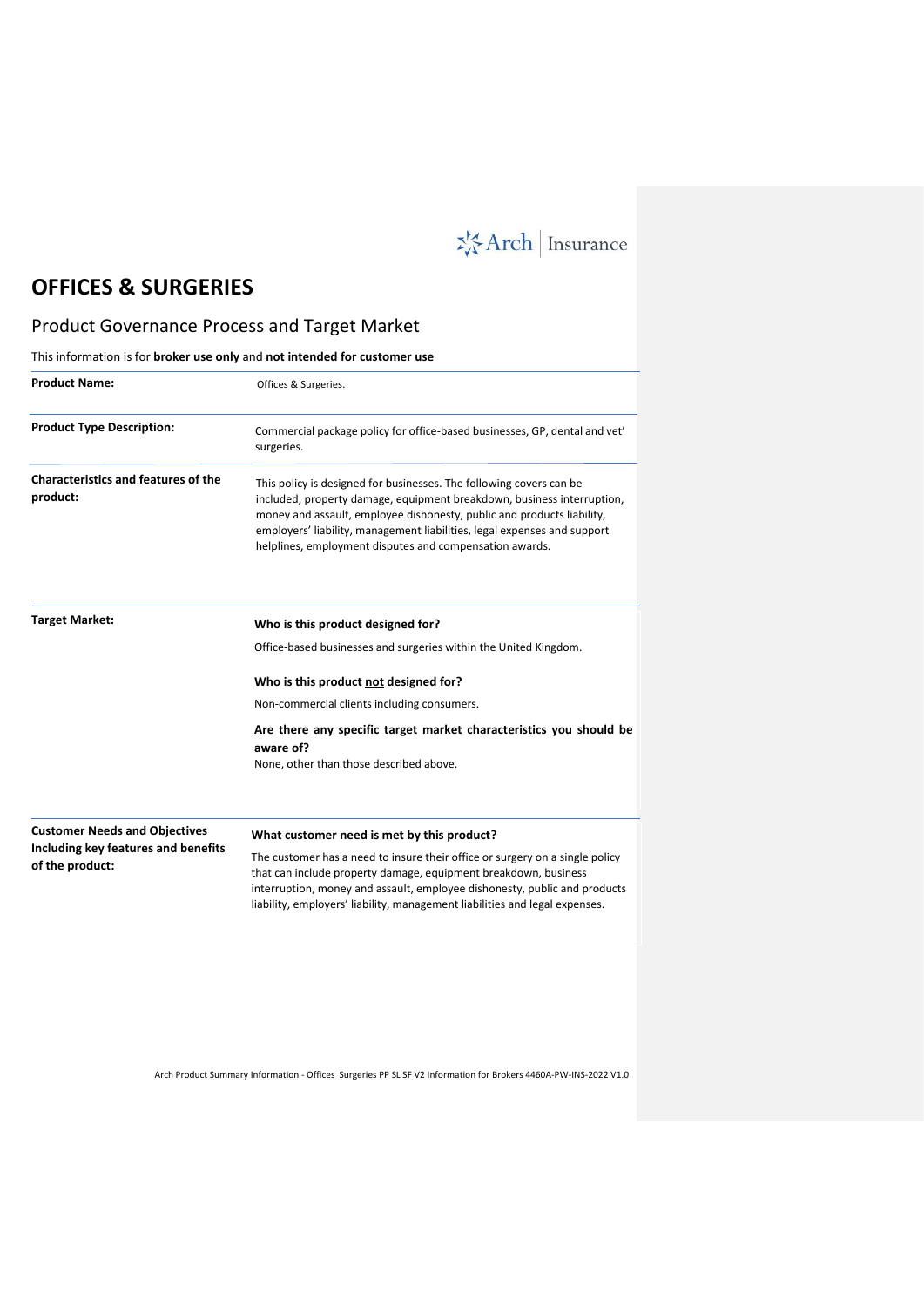### **Distribution Strategy:**

## **Distribution Channel(s):** Broker (Open Market). **Distribution Method(s):** Face to Face, telephone and email.

## **Advised/Non-Advised Sale(s):**

This product should be sold in line with FCA regulations and should be sold with advice.

**How value is assessed:** Product Value is the relationship between the overall price to the customer and the quality of the product(s) and or services provided. To ensure that products are compatible with the needs, objectives, interests and characteristics of the target market, Arch has processes in place to assess its insurance products through a number of internal metrics as well as external analysis.

> This includes consideration of the distribution method of the product, the remuneration arrangements that are in place throughout the distribution chain as well as the benefits the product delivers to the end customer.

> You should be satisfied that, in offering this product, it meets the fair value expectations. Should you become aware of any information that leads you to believe the product is not offering fair value, please contact Arch without delay.

Arch Product Summary Information - Offices Surgeries PP SL SF V2 Information for Brokers 4460A-PW-INS-2022 V1.0